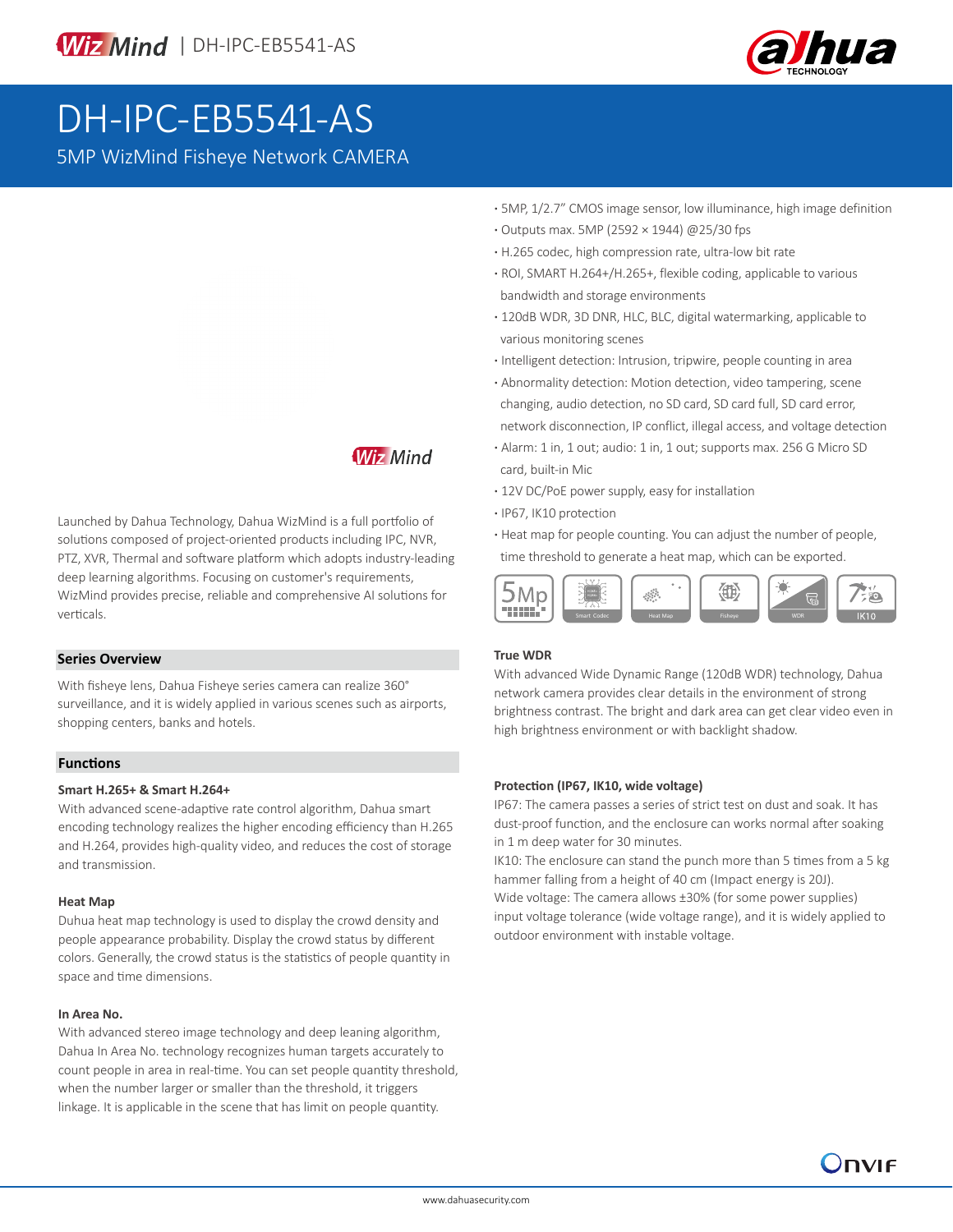# Wiz Mind | DH-IPC-EB5541-AS

# **Technical Specification**

| Camera                          |                                                                                                                                                                                    |                     |                                         |                              |
|---------------------------------|------------------------------------------------------------------------------------------------------------------------------------------------------------------------------------|---------------------|-----------------------------------------|------------------------------|
| Image Sensor                    | 1/2.7"5Megapixel progressive CMOS                                                                                                                                                  |                     |                                         |                              |
| Max. Resolution                 | 2592 (H) × 1944 (V)                                                                                                                                                                |                     |                                         |                              |
| <b>ROM</b>                      | 128 MB                                                                                                                                                                             |                     |                                         |                              |
| <b>RAM</b>                      | 512 MB                                                                                                                                                                             |                     |                                         |                              |
| <b>Scanning System</b>          | Progressive                                                                                                                                                                        |                     |                                         |                              |
| <b>Electronic Shutter Speed</b> | Auto/Manual 1/3 s-1/100,000 s                                                                                                                                                      |                     |                                         |                              |
| Min. Illumination               | 0.006 Lux @F2.0                                                                                                                                                                    |                     |                                         |                              |
| S/N Ratio                       | $>$ 56 dB                                                                                                                                                                          |                     |                                         |                              |
| Pan/Tilt/Rotation Range         | Pan: 0°-355°<br>Tilt: 0°-55°<br>Rotation: 0°-360°                                                                                                                                  |                     |                                         |                              |
| Lens                            |                                                                                                                                                                                    |                     |                                         |                              |
| Lens Type                       | Fixed-focal                                                                                                                                                                        |                     |                                         |                              |
| Mount Type                      | M12                                                                                                                                                                                |                     |                                         |                              |
| Focal Length                    | 1.4 <sub>mm</sub>                                                                                                                                                                  |                     |                                         |                              |
| Max. Aperture                   | F2.0                                                                                                                                                                               |                     |                                         |                              |
| Field of View                   | Horizontal: 180°<br>Vertical: 180°<br>Diagonal: 180°                                                                                                                               |                     |                                         |                              |
| Iris Type                       | Fixed                                                                                                                                                                              |                     |                                         |                              |
| <b>Close Focus Distance</b>     | $0.2 \text{ m } (0.7 \text{ ft})$                                                                                                                                                  |                     |                                         |                              |
|                                 | Detect                                                                                                                                                                             | Observe             | Recognize                               | Identify                     |
| <b>DORI Distance</b>            | 28 m<br>(91.9 ft)                                                                                                                                                                  | 11.2 m<br>(36.7 ft) | 5.6 <sub>m</sub><br>$(18.4 \text{ ft})$ | 2.8 <sub>m</sub><br>(9.2 ft) |
| Smart Event                     |                                                                                                                                                                                    |                     |                                         |                              |
| Heat Map                        | Yes                                                                                                                                                                                |                     |                                         |                              |
| Professional, intelligent       |                                                                                                                                                                                    |                     |                                         |                              |
| IVS (Perimeter Protection)      | Tripwire; intrusion                                                                                                                                                                |                     |                                         |                              |
| <b>People Counting</b>          | Support people counting in area, and displaying and<br>outputting yearly/monthly/daily reports (matching<br>devices are needed); support people counting in 4 areas                |                     |                                         |                              |
| Intelligent Search              | Work together with Smart NVR to perform refine<br>intelligent search, event extraction and merging to event<br>videos.                                                             |                     |                                         |                              |
| Video                           |                                                                                                                                                                                    |                     |                                         |                              |
| Video Compression               | H.265; H.264; H.264H; H.264B; MJPEG (only supported<br>by the sub stream)                                                                                                          |                     |                                         |                              |
| <b>Smart Codec</b>              | Smart H.265+/ Smart H.264+                                                                                                                                                         |                     |                                         |                              |
| Video Frame Rate                | Main stream (2592 × 1944 @1-25/30 fps)<br>sub stream (704 × 576 @1-25 fps/704 × 480 @1-30 fps)<br>third stream $(1280 \times 720 \text{ @ } 1-25/30 \text{ fs})$                   |                     |                                         |                              |
| <b>Stream Capability</b>        | 3 streams                                                                                                                                                                          |                     |                                         |                              |
| Resolution                      | 5M (2592 × 1944); 3M (2048 × 1536); UXGA (1600 ×<br>1200); 1.3M (1280 × 960); 720p (1280 × 720); D1 (704<br>× 576/704 × 480); VGA (640 × 480); CIF (352 × 288/352<br>$\times$ 240) |                     |                                         |                              |
| <b>Bit Rate Control</b>         | CBR/VBR                                                                                                                                                                            |                     |                                         |                              |

| Video Bit Rate           | H.264: 3 kbps-8192 kbps<br>H.265: 3 kbps-8192 kbps                                                                                                                                                                                                                                                                                                                                                   |  |
|--------------------------|------------------------------------------------------------------------------------------------------------------------------------------------------------------------------------------------------------------------------------------------------------------------------------------------------------------------------------------------------------------------------------------------------|--|
| Day/Night                | Color/B/W                                                                                                                                                                                                                                                                                                                                                                                            |  |
| <b>BLC</b>               | Yes                                                                                                                                                                                                                                                                                                                                                                                                  |  |
| <b>HLC</b>               | Yes                                                                                                                                                                                                                                                                                                                                                                                                  |  |
| <b>WDR</b>               | 120 dB                                                                                                                                                                                                                                                                                                                                                                                               |  |
| Scene Self-adaptation    | Yes                                                                                                                                                                                                                                                                                                                                                                                                  |  |
| White Balance            | Auto/natural/street lamp/outdoor/manual/regional<br>custom                                                                                                                                                                                                                                                                                                                                           |  |
| Gain Control             | Auto/Manual                                                                                                                                                                                                                                                                                                                                                                                          |  |
| Noise Reduction          | 3D DNR                                                                                                                                                                                                                                                                                                                                                                                               |  |
| <b>Motion Detection</b>  | OFF/ON (4 areas)                                                                                                                                                                                                                                                                                                                                                                                     |  |
| Region of Interest (RoI) | Yes (4 areas)                                                                                                                                                                                                                                                                                                                                                                                        |  |
| <b>Privacy Masking</b>   | 4 areas                                                                                                                                                                                                                                                                                                                                                                                              |  |
| Audio                    |                                                                                                                                                                                                                                                                                                                                                                                                      |  |
| <b>Built-in MIC</b>      | Yes                                                                                                                                                                                                                                                                                                                                                                                                  |  |
| <b>Audio Compression</b> | PCM; G.711a; G.711Mu; G726; AAC                                                                                                                                                                                                                                                                                                                                                                      |  |
| Alarm                    |                                                                                                                                                                                                                                                                                                                                                                                                      |  |
| Alarm Event              | No SD card; SD card full; SD card error; service<br>life warning (supported by Dahua card); network<br>disconnection; IP conflict; illegal access; motion<br>detection; video tampering; tripwire; intrusion; scene<br>changing; audio detection; voltage detection; external<br>alarm; people counting in area; stay alarm; people<br>counting; people No. exception detection; safety<br>exception |  |
| Network                  |                                                                                                                                                                                                                                                                                                                                                                                                      |  |
| Network                  | RJ-45 (10/100 Base-T)                                                                                                                                                                                                                                                                                                                                                                                |  |
| <b>SDK and API</b>       | Yes                                                                                                                                                                                                                                                                                                                                                                                                  |  |
| Protocol                 | IPv4; IPv6; HTTP; HTTPS; TCP; UDP; ARP; RTP; RTSP; RTCP;<br>RTMP; SMTP; FTP; SFTP; DHCP; DNS; DDNS; QoS; UPnP;<br>NTP; Multicast; ICMP; IGMP; NFS; PPPoE; 802.1x; SNMP                                                                                                                                                                                                                               |  |
| Interoperability         | ONVIF (Profile S/Profile G/Profile T); CGI; Milestone;<br>Genetec; P2P                                                                                                                                                                                                                                                                                                                               |  |
| User/Host                | 20 (Total bandwidth: 64 M)                                                                                                                                                                                                                                                                                                                                                                           |  |
| Storage                  | Dahua Cloud; FTP; SFTP; Micro SD card (support max.<br>256 G); NAS                                                                                                                                                                                                                                                                                                                                   |  |
| <b>Browser</b>           | IE: IE8, IE9 and IE11<br>Chrome<br>Firefox                                                                                                                                                                                                                                                                                                                                                           |  |
| Management Software      | Smart PSS; DSS; DMSS                                                                                                                                                                                                                                                                                                                                                                                 |  |
| Mobile Phone             | IOS; Android                                                                                                                                                                                                                                                                                                                                                                                         |  |
| Certification            |                                                                                                                                                                                                                                                                                                                                                                                                      |  |
| Certification            | CE-LVD: EN62368-1<br>CE-EMC: Electromagnetic Compatibility Directive<br>2014/30/EU<br>FCC: 47 CFR FCC Part 15, Subpart B<br>UL/CUL: UL60950-1 CAN/CSA C22.2 No.60950-1-07                                                                                                                                                                                                                            |  |
| Port                     |                                                                                                                                                                                                                                                                                                                                                                                                      |  |
| Audio Input              | 1 channel (RCA port)                                                                                                                                                                                                                                                                                                                                                                                 |  |
| Audio Output             | 1 channel (RCA port)                                                                                                                                                                                                                                                                                                                                                                                 |  |